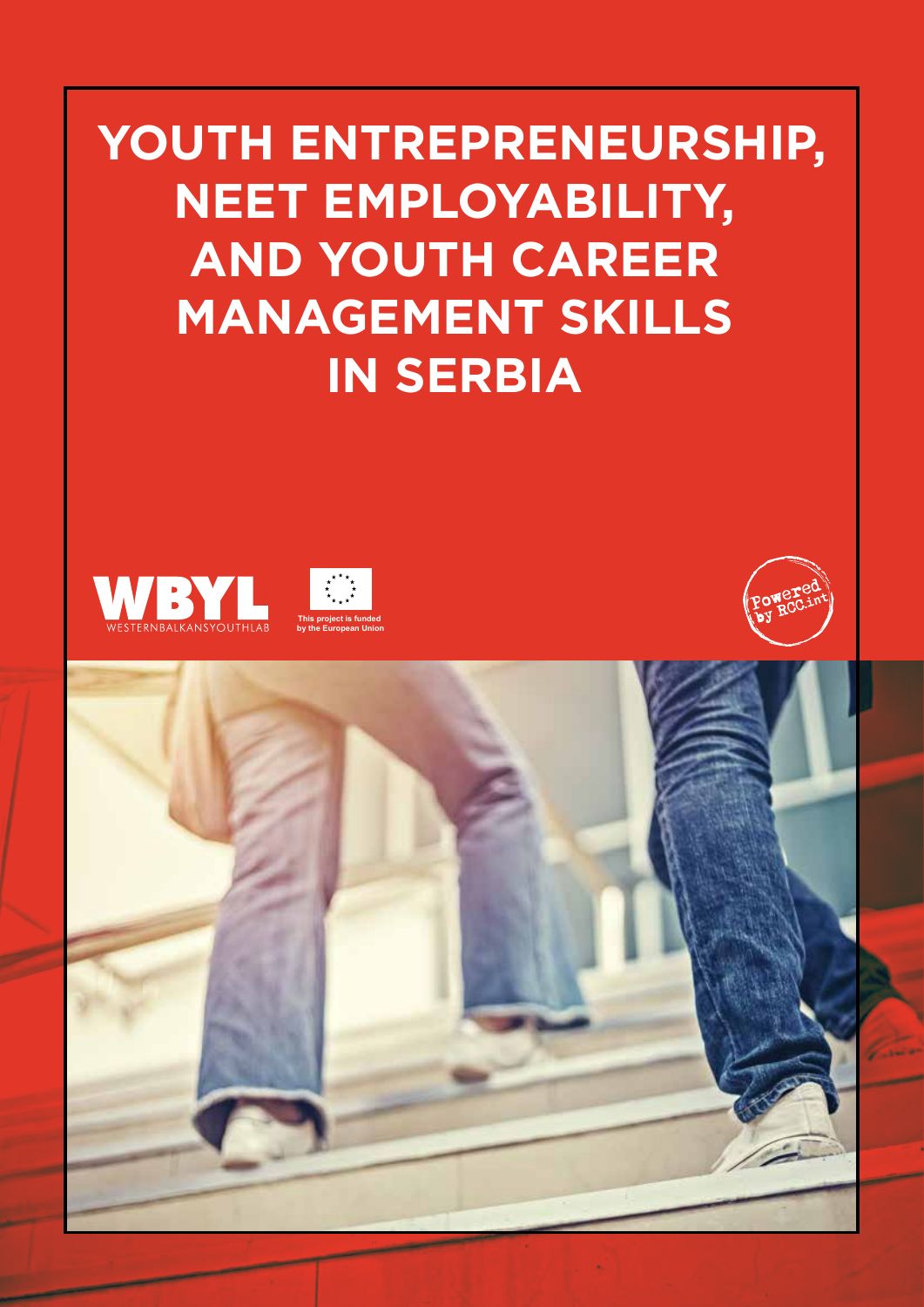# good. better. regional.

| Title:           | YOUTH ENTREPRENEURSHIP, NEET EMPLOYABILITY, AND YOUTH<br>CAREER MANAGEMENT SKILLS IN SERBIA                  |
|------------------|--------------------------------------------------------------------------------------------------------------|
| Publisher:       | <b>Regional Cooperation Council</b><br>Trg Bosne i Hercegovine 1/V, 71000 Sarajevo<br>Bosnia and Herzegovina |
| Tel:             | +387 33 561 700; Fax: +387 33 561 701                                                                        |
| E-mail:          | rcc@rcc.int                                                                                                  |
| Website:         | www.rcc.int                                                                                                  |
| Author:          | Mihajlo Đukić                                                                                                |
| Design & Layout: | Samir Dedić                                                                                                  |
|                  | April 2022                                                                                                   |

© RCC 2022. All right reserved.

This policy paper has been prepared for the Ministry of Youth and Sport of Serbia with the Technical Assistance provided throughout RCC's WBYL project.

Disclaimer: Responsibility for the content, views, interpretations and conditions expressed herein rests solely with the authors and can in no way be taken to reflect the views of the RCC, its participants, partners, donors or of the European Union.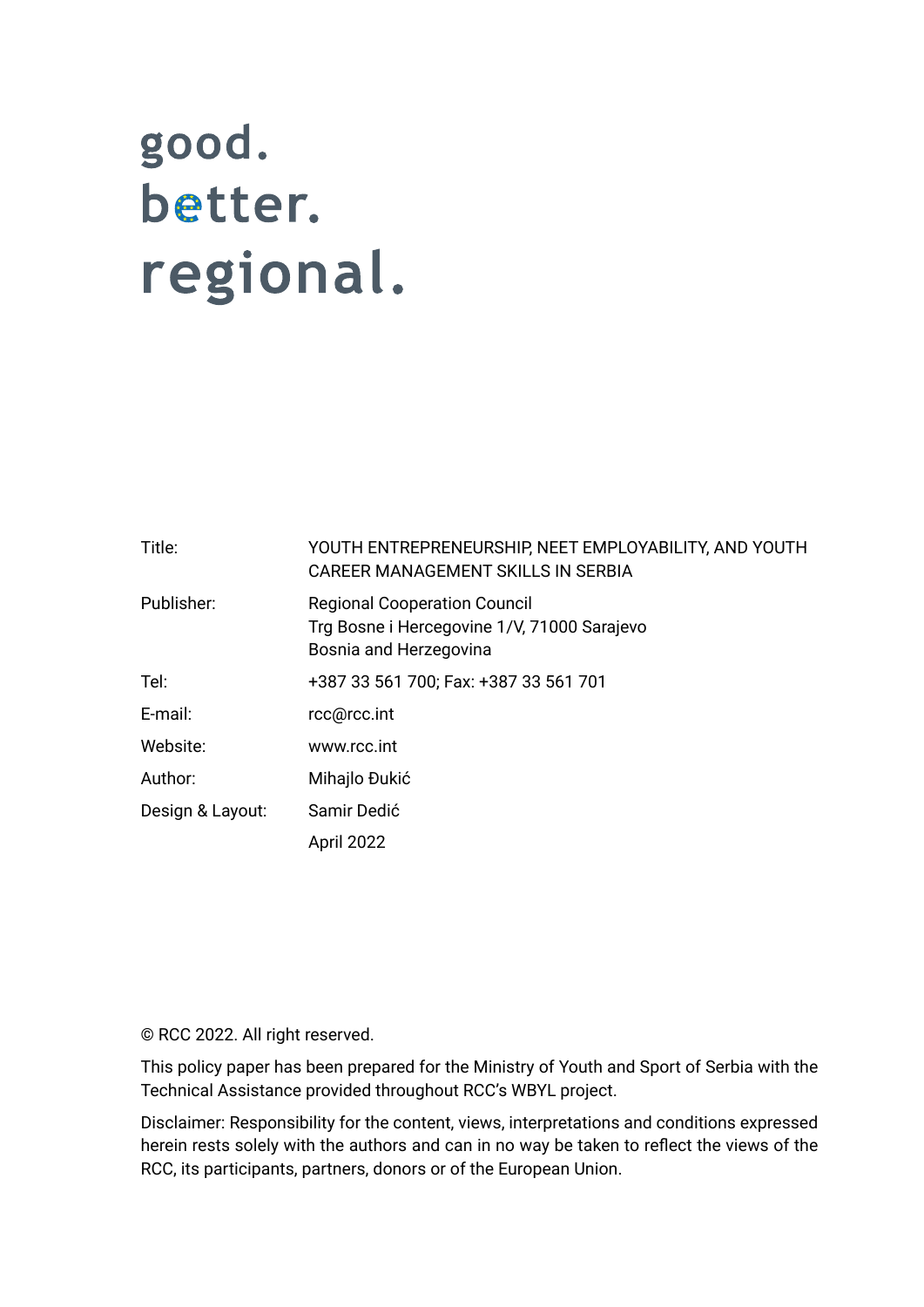# **YOUTH ENTREPRENEURSHIP, NEET EMPLOYABILITY, AND YOUTH CAREER MANAGEMENT SKILLS IN SERBIA**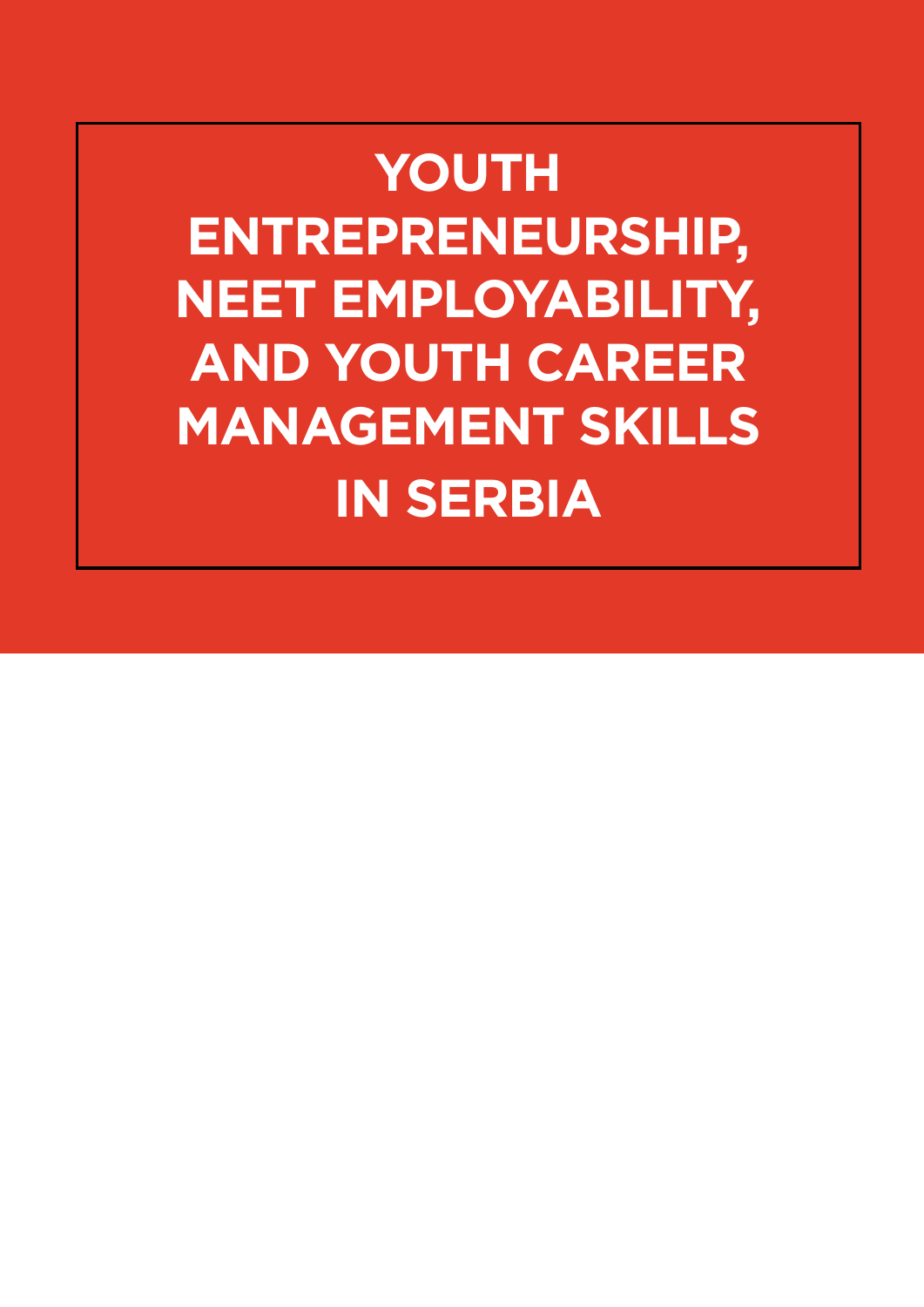### **SUMMARY**

The research "**Youth entrepreneurship, NEET employability, and youth career management skills in Serbia**" provides the analysis of key issues related to strengthening youth employability and youth policy institutional framework with regard to introduction of the Youth Guarantee program piloting in Serbia. It covers three main policies aiming both to prevent youth entering the NEET status and strengthen employability skills of the youth already considered NEET - **career management skills, youth employability and youth entrepreneurship**.

The analysis highlighted important challenges youth policy stakeholders face aiming to improve position of youth in the labor market, such as limited capacities of the local youth offices, underdeveloped and insufficiently used resources of the civil sector, as well as lack of collaboration among different stakeholders engaged in dealing with youth in NEET status, including still low participation of youth representatives in decision-making processes. One of the most important recommendations refers to intensifying joint institutional efforts on building capacities of the local youth policy stakeholders.

It is necessary **to reposition local youth offices within the local administration, to strengthen their human capacities and extend their scope of work, as well as to respect evidence-based policy making principles when developing Local Action Plan for Youth** that already are established within the Law on Planning System. Considering youth employment policy as a cross-cutting issue, **multi-stakeholder interventions** including one-stopshop models and active role of the civil society should be further encouraged.

National level consultations including National Employment Service (NES), Ministry of Labour, Employment, Veterans and Social Affairs (MoLEVSA), Ministry of Youth and Sports (MoYS), and youth umbrella associations are required to discuss more flexible approaches with regard to cooperation between local National Employment Service branches and other local youth policy actors.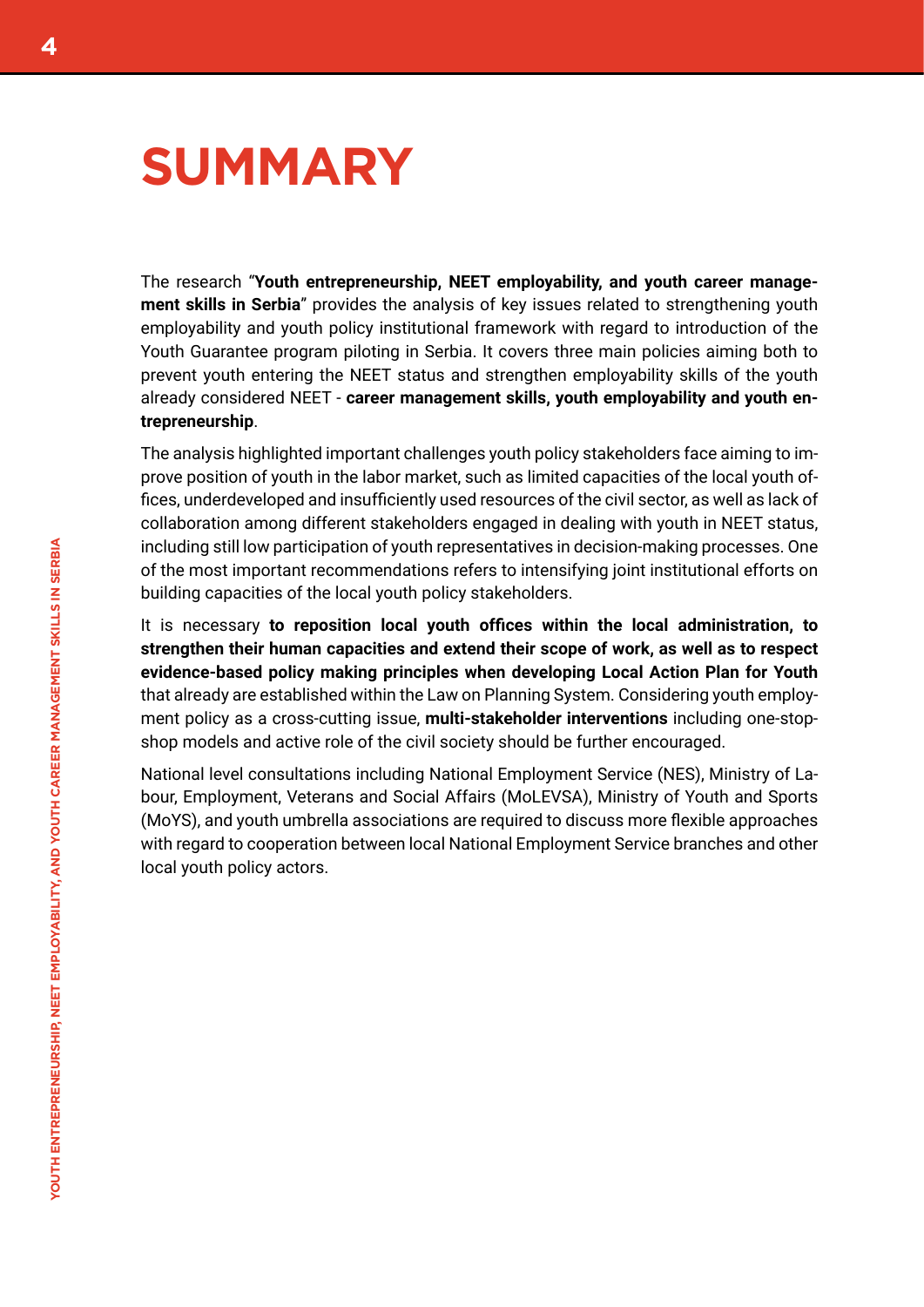# **BACKGROUND AND DATA**

### **Youth unemployment is still high if compared to the EU economies**

Compared to the data from the 2011 Census (SORS, 2011), the share of young people aged 15 to 29 in the total population has declined amounting to 1,132,902 inhabitants. The share of youth (15-29 years old) accounts for 16.4% of the total population (women 550,945 and men 581,957). **The youth unemployment rate (15-24) in 2020 was 20.8%**, which is an increase of 1 percentage point compared to 2016. Youth unemployment in 2020 did not change significantly compared to the previous year, when the unemployment rate was 21.5%. The inactivity rate of youth has been relatively stable and in 2020 was 71.7%. Male youth are more active in the labor market in comparison with female. The activity rate of men aged 15 to 24 was 35.1%, which is 14% higher compared to the activity rate of women of the same age (SORS, 2020).

### **Dealing with NEET represents a huge challenge for the policy makers**

According to Eurostat (2020), NEETs may be classified as unemployed (around 42% of the total number of NEET 15 to 24 age old population) or inactive (58%). There are 11.5% of the NEET youth (15 to 24) who would like to work (72% of the total NEET population) and 4.4% those who chose not to (28% of the total). The share of unemployed has decreased from 2016 to 2020 by 2.6 percentage points, while NEET who chose not to work as well as number of inactive NEET have increased. From 2016 to 2020, the NEET rate for those 15 to 29 years of age lowered from 22.3% to 20%. Although the NEET rate in Serbia has also been declining gradually over the past 5 years, **the number of young people who are not in education, employment or training (NEET) is still inordinately high**. It is still significantly higher than the EU average, where NEET rate for youth aged 15 to 24 was 11.1% and 13.7% for youth aged 15 to 29. The share of NEETs in the total youth population in Serbia is generally somewhat lower than in the economies of the region, with the exception of Croatia (12.2% for youth aged 15 to 24; 14,6% for youth aged 15 to 29).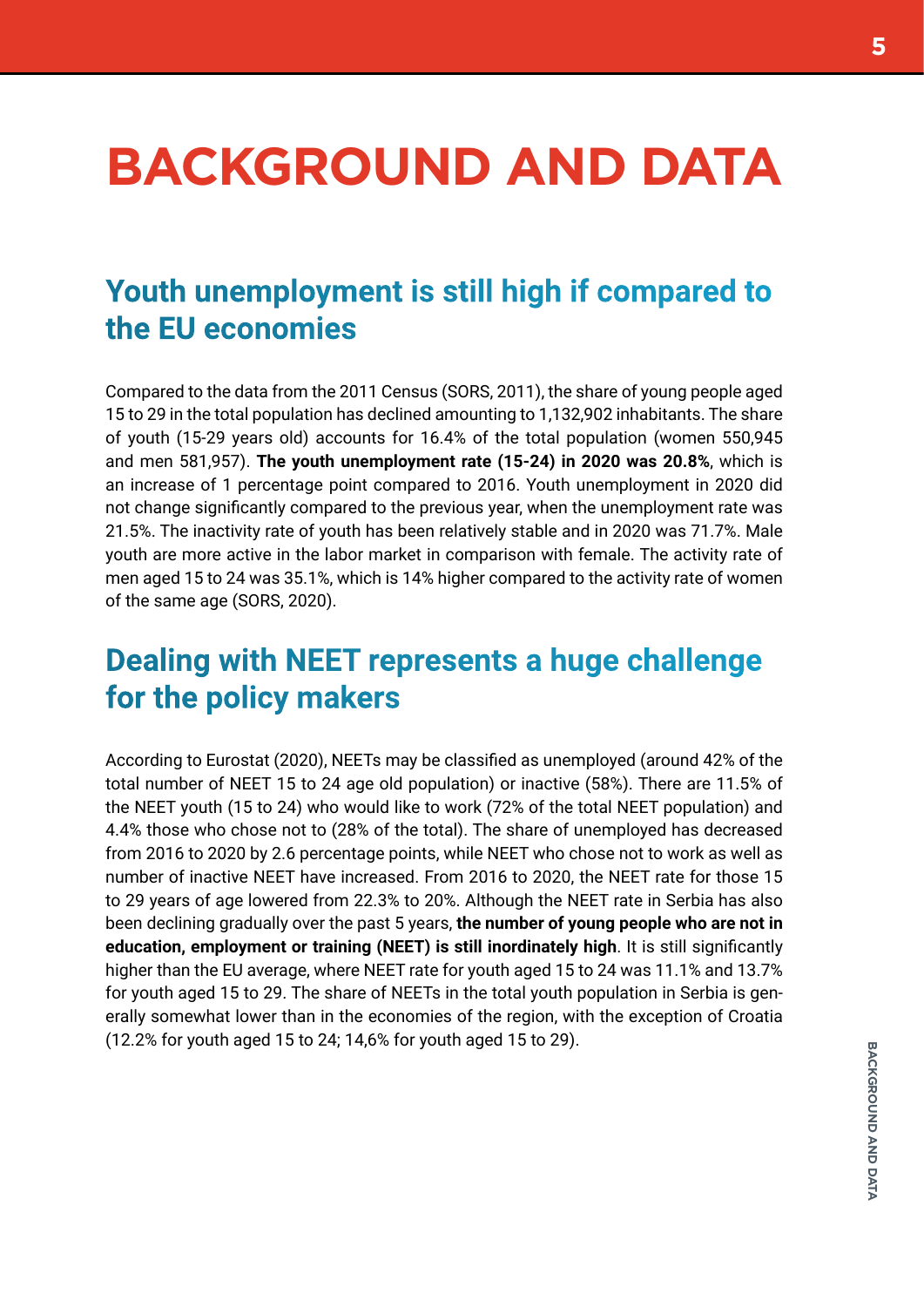### **Youth entrepreneurship, informal education and career management support should be further encouraged**

Strengthening youth position in the labor market refers to increasing their motivation and removing barriers to start their own business. The estimated number of young entrepreneurs in Serbia is about 28,000 (KOMS, 2020). Subventions are received by around 900 young people a year, with a 40% share of women. Additionally, **the number of youth which completed internships during the education process is still low amounting to less than 40%** (KOMS, 2021). The participation rate of adults in Serbia in some form of formal or informal education or training (Adult Education Survey from 2016) is 19.8%, which is slightly more than in 2011 (16.5%), but significantly below the average of EU member states (45.1%) (Klasnja, 2020). Research on the position and needs of young people in the Republic of Serbia (Ninamedia, 2020) shows that less than half of the youth participated in the career management support activities. Direct meetings with people employed in the area of their interest, as a specific form of career counselling, were held by only 3.2% of youth, while **only 5.4% of them participated in the individual (one-to-one) career counseling activities**. Further improvements in the area require providing better access and greater incentives for youth as well as significant improvement of the quality of provided programmes including capacity building of the service providers, and reforming the programmes to catch up with market needs.

### **Youth Guarantee is a chance to significantly improve the existing youth policy environment**

**Serbia is one of the economies that has a fairly developed institutional framework in the field of youth policy**: the competent MoYS; Law on Youth (adopted in 2011); National Strategy for Youth for the period 2015-2025 (adopted in 2015), established youth umbrella associations. NES regularly provides regular support to unemployed youth through implementation of active labor market policy measures. However, **previous research identified important gaps within the existing policy environment and structural challenges** including:

- Long transition of youth to the labor market (the average school-to-work transition in Serbia in 2015 took more than two years)
- Underdeveloped mechanisms of outreach to inactive youth population
- Lack of coordination between important stakeholders (both horizontal and vertical)

Youth Guarantee program implemented in the EU has shown solid effectiveness in dealing with youth unemployment issues and the youth in NEET status in particular. However, apart from funding, its effectiveness largely depends on the institutional capacities and close cooperation between key stakeholders – NES, MoYS, MoLEVSA, local administration, youth offices, as well as youth and for youth organizations.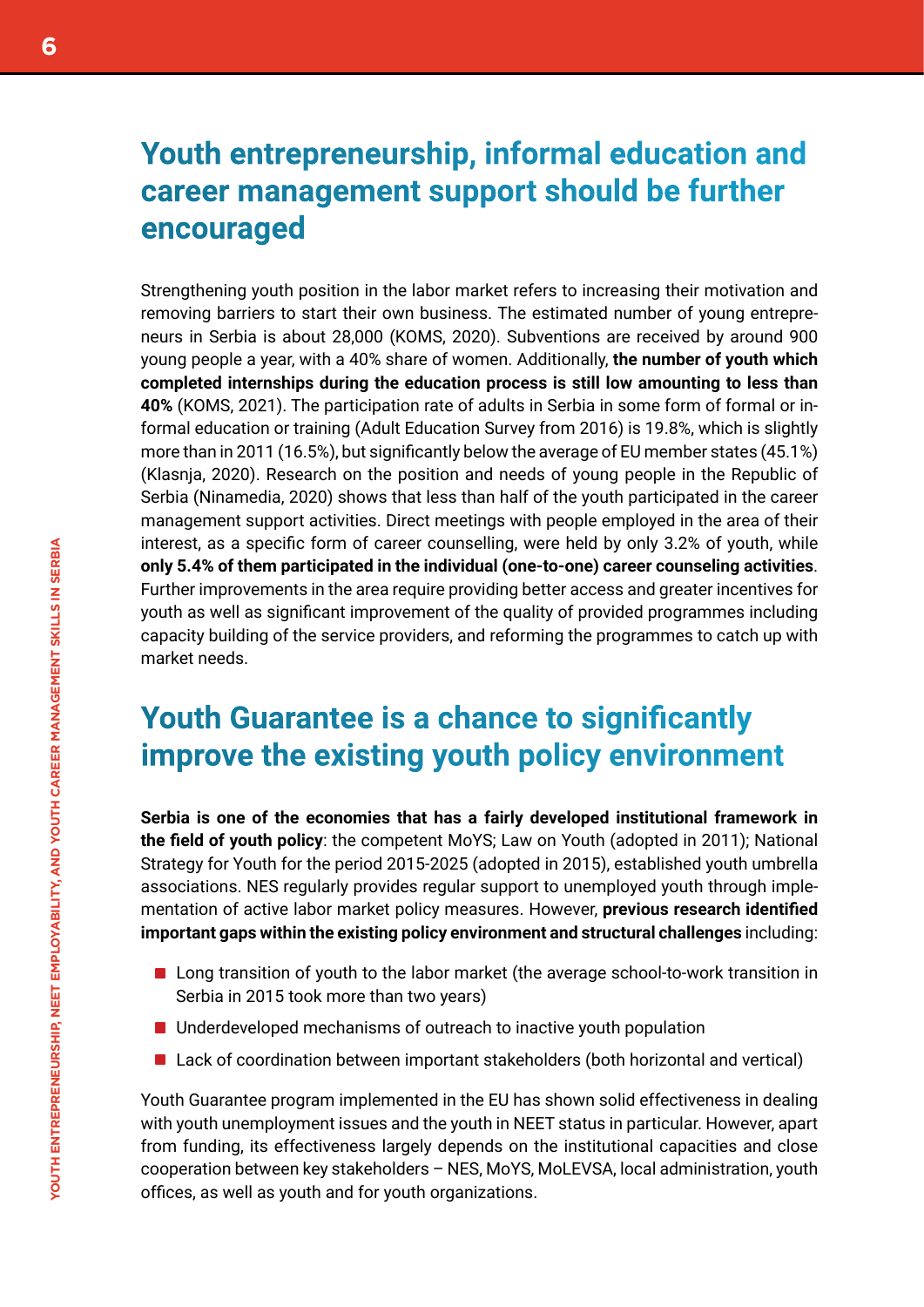## **OBJECTIVES**

The research aimed to conduct a thorough analysis of the position and needs of youth in Serbia and conduct capacity assessment of civil-society organizations and local youth offices in Serbia. Research has been structured respecting **the main objective – to provide support to the MoYS of Serbia through obtaining evidence on the existing practice related to youth entrepreneurship, NEET employability and youth career management skills**. Policy recommendations were developed in accordance with contextual perspective which includes piloting of the Youth Guarantee program in Serbia envisaged for 2022 in three municipalities. Therefore, research results are supposed to provide evidence on the complementary support that youth policy actors and particularly ones operating at the local level, could provide to the National Employment Service holding the central role in the Youth Guarantee implementation.

## **METHODOLOGY**

The research is based on the **desk analysis** covering current position of youth in the Serbian labor market, existing strategic and institutional framework shaping youth employment policies at the national and local level, as well as relevant reports on youth employment in the EU, Western Balkans and Serbia. Situation analysis is followed by **empirical research**  including focus groups with key stakeholders, semi-structured interviews with representatives of the Local Youth Offices and civil society organizations, and questionnaires filled out by the local youth office representatives. In total, empirical research included:

- Organization of the **three thematic focus groups** (10 participants each) gathering relevant stakeholders in the three youth employment policy aspects  $-$  (1) Career management skills, strengthening entrepreneurship and early intervention measures; (2) NEET employability and outreach; (3) Strengthening capacities of the institutions dealing with youth policy issues at the local level;
- A total of **15 in-depth interviews** were carried out (10 with civil society representatives and 5 with local youth office coordinators);
- A total of **48 questionnaires** were filled out by local youth office coordinators (34.2% response rate) providing self-assessment of their needs and capacities with a particular focus on their potential contribution to strengthening employability skills of youth in NEET status.

**OBJECTIVES | METHODOLOGY**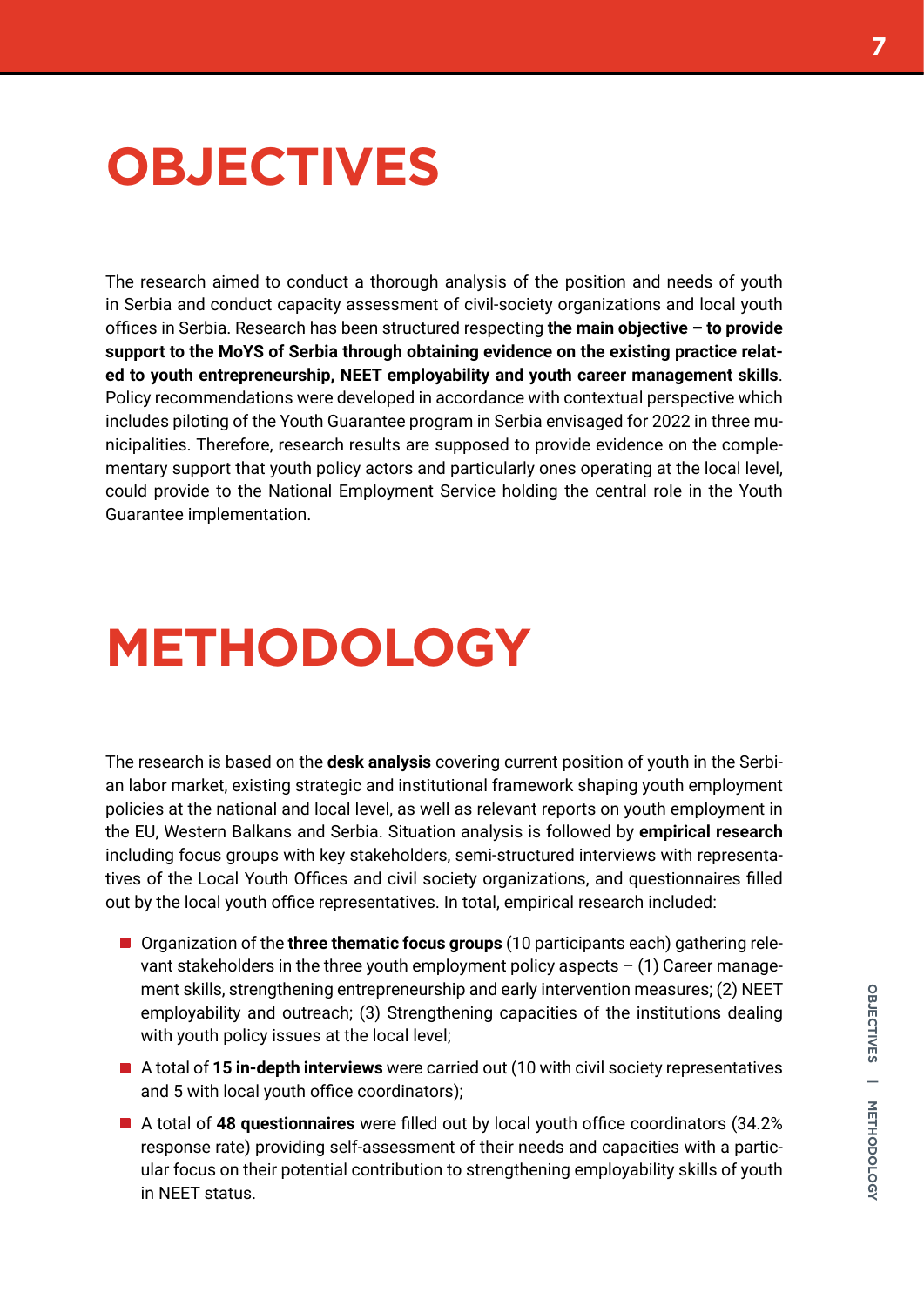### **MAIN FINDINGS**

Although the NEET rate in Serbia has been declining gradually over the past 5 years, being even somewhat lower if compared to other economies of the WB region, the number of young people who are not in education, employment or training (NEET) is still high. Specific problems that policy makers in Serbia are facing refer to relatively stable and even increasing share of inactive youth. Similarly to the issues identified within YG program evaluations across the EU, youth employment policy and institutional framework in Serbia face difficulties aiming to reach and activate inactive youth. The main reasons refer to institutional deficits of the NES branch network and incapacitated local youth stakeholders. Desk research identified increased institutional efforts with regard to strengthening entrepreneurship and employability skills within several interventions initiated by stakeholders at the national and local level including MoLEVSA, MoYS, NES, Serbian Association of Employers, SKGO and Chamber of Commerce. Nevertheless, their success in the following years will, among other, depend on the involvement of youth and youth associations, as well as pursuing multi-stakeholder approach. The main findings of the empirical research could be summarized as follows:

#### **Local youth offices**

Local youth issues have not been set as priority on the local development agenda. About half of the analysed local youth offices do not have systematized local youth coordinator position with permanent contract. Most of them employ only 1 person which represents significant burden in conducting fieldwork activities and maintaining direct and frequent communication both with youth and other local stakeholders. More than one third of the analysed offices report the lack of direct communication with youth "in the field" (Figure 1), whereas about 60% of the offices address up to 20% of the youth living in their communities.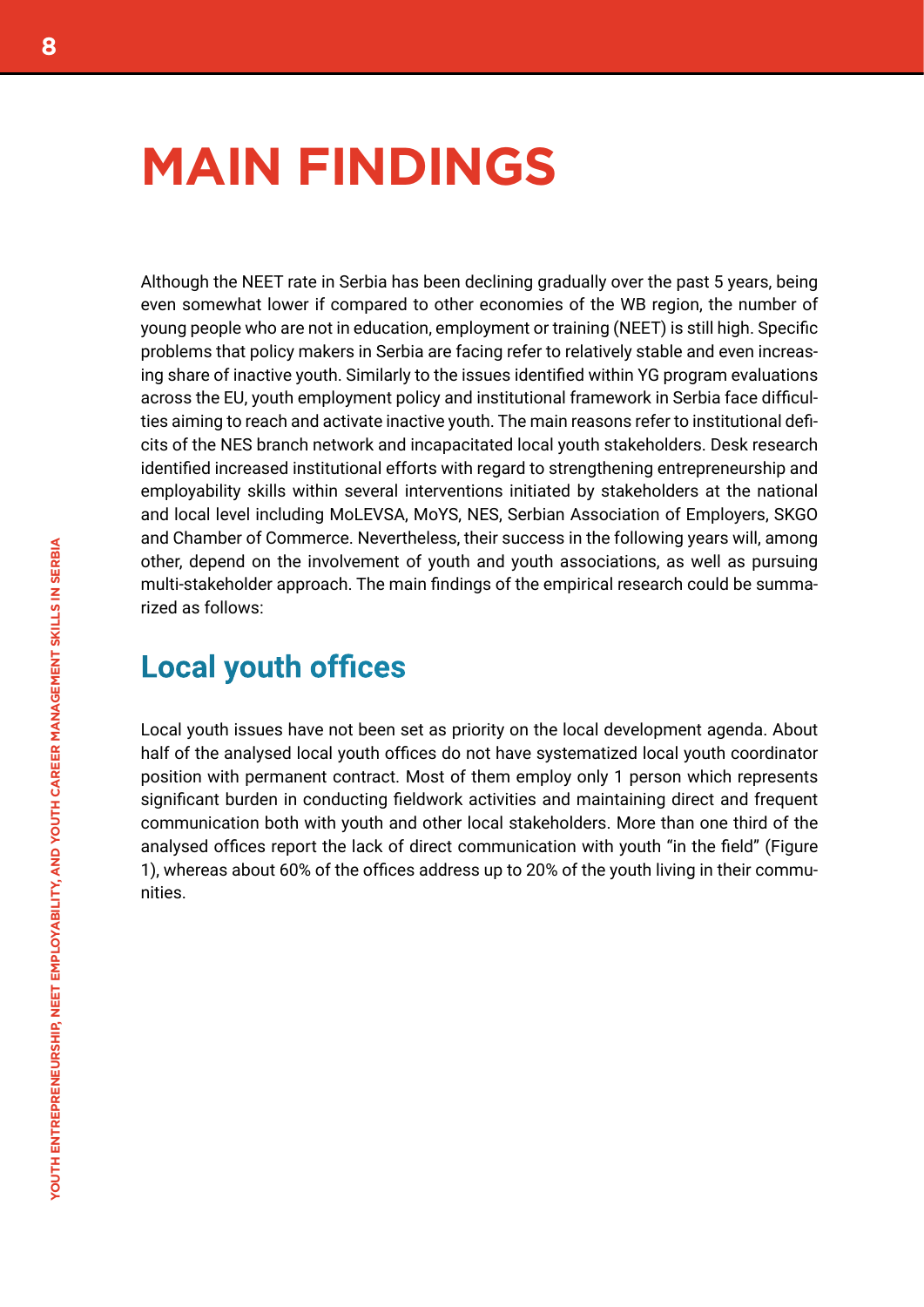

#### Figure 1. What channels of communication do you use to communicate with youth?

*Source: Author's*

Figure 2. Estimated coverage of local youth (in %) being addressed by activities of the local youth offices (self-estimation)



*Source: Author's*

**Capacities of the local youth offices for dealing with youth in NEET status are not sufficient**. Self-assessment results show **a need for capacity building activities** (e.g. training and courses) in several areas – project management (65.2% confirmed the need for this type of capacity building activities), youth policy (47.8%), youth worker (41.3%), and digital competences (41.3%) (Figure 3).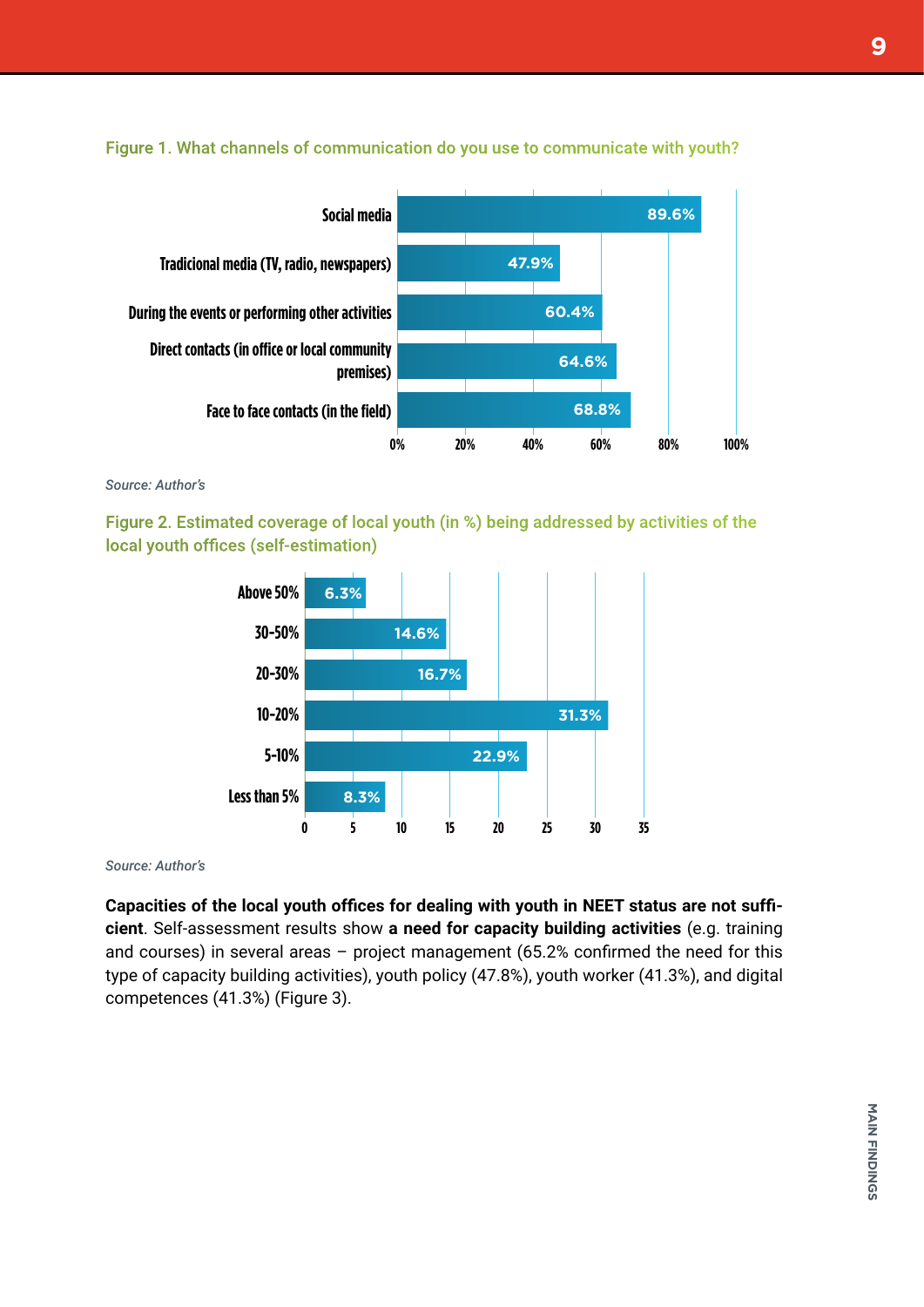

Figure 3. List the 3 trainings that in your opinion would have the greatest impact on developing capacities of your Local youth office:

*Source: Authors' calculation*

**Local Action Plans (LAP) for Youth, local plans are still not perceived as crucial strategic documents to shape local youth policies**. Twenty-seven out of 48 offices (56.3%) answered that they have an active LAP for youth, whereas 13 stated the development of the LAP for youth is in progress. Around two-third of the local youth offices indicated that LAP for youth is being used as the basis for their annual plans.

**Dealing with youth in NEET status is considered outside of the local youth offices' scope of activities**. More than 85% of the offices do not have data on the number and structure of youth in NEET status in their communities, while more than 40% answered that they do not maintain any communication with youth under this category.

**Local youth offices do not have regular cooperation with some of the important local stakeholders**. Although communication with the MoYS and educational institutions has been very active over the previous period, around 50% of them do not collaborate with NES and Centres for Social Work. Only a couple of inquired local youth offices confirmed collaboration with business associations and private sector (Figure 4).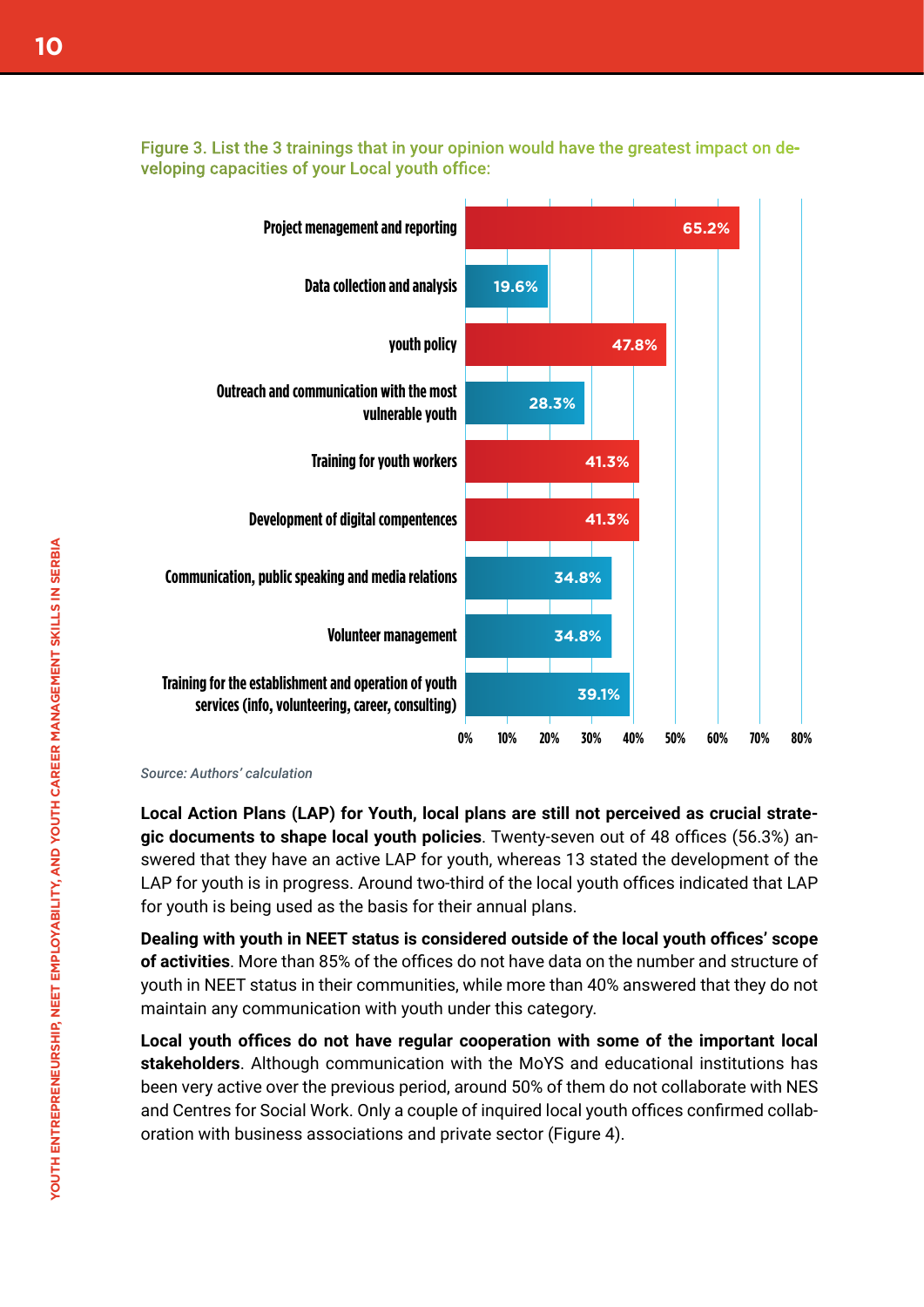Figure 4. Please indicate institutions and organizations do you collaborate with during the implementation of your activities.



*Source: Authors' calculation*

#### **Civil society organizations**

Most of the civil society representatives underlined multi-stakeholder interventions (e.g. one-stop-shop model) as particularly effective in strengthening employability of youth in NEET status as they combine resources of the local administration, private sector and civil society. Nevertheless, further informal education aimed at developing competences of the civil sector is important. Civil sector indicates the lack of long-term funding programmes which could improve sustainability of the performed interventions. Lack of sustainability raises the problem of human capacities, staff retention and long-term planning.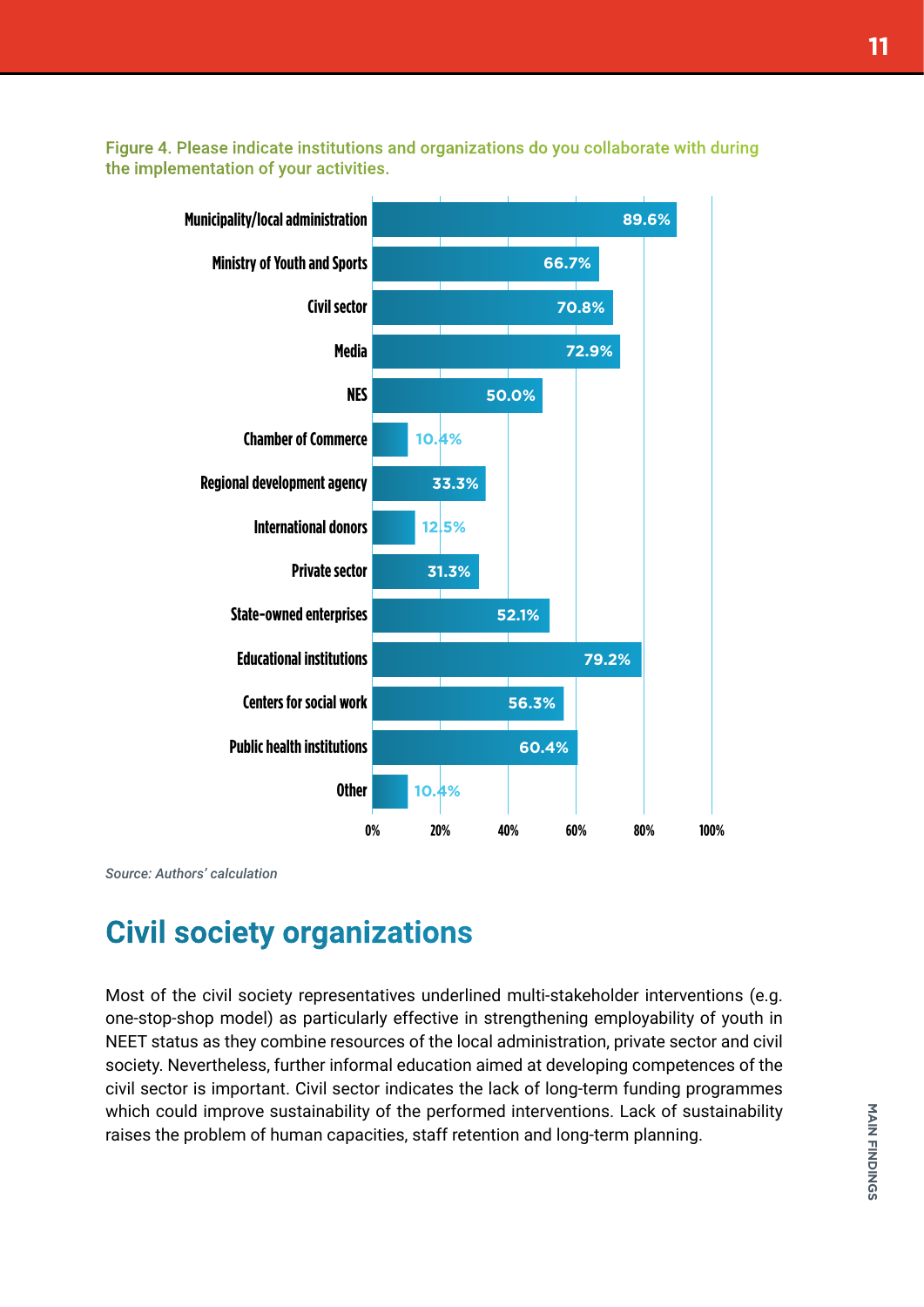### **Career management skills, employability, and entrepreneurship**

Focus group results indicate that the main youth entrepreneurship barriers in Serbia refer to the access to capital and insufficient information related to starting business, particularly among women and within rural areas. Although it was introduced in formal education system in 2002, the quality of entrepreneurship education is still not at satisfactory level. Despite significant efforts being made in developing secondary school career management centres over the past years, they are still considered undeveloped and isolated from the rapidly changing private sector.

#### **Employability of the youth in NEET status**

A shortage of data on the structure and characteristics of NEET youth and the inability of institutions to reach out and establish bidirectional communication are considered main challenges in regard to their employability. Youth mobility in Serbia is quite low and represents an additional challenge that limits the effectiveness of polices. The practice of detecting youth at risk from becoming NEET has not been developed. Focus group discussions still indicate many early dropouts, particularly those at the end of primary and the beginning of secondary education. Previous interventions failed in encouraging youth in NEET situation to participate. NEET youth did not react to ordinary incentives as they have been closed off to undertaking new activities due to negative experience from the past or the lack of basic digital skills. Focus group participants underline mandatory preparation of youth in NEET status prior to enrolling training and courses designed to develop specific competences.

### **RECOMMENDATIONS**

**(1) Strengthening capacities of the local youth offices**. Local youth offices have very limited capacities to actively contribute to YG implementation in Serbia, including unclear scope of their work, underdeveloped human capacities, and infrastructure. The ultimate goal of the MoYS, National Association of Youth Offices and local municipalities should be to intensify efforts in building capacities of the local youth offices. There are several interventions that need to be introduced to support the development of local youth office capacities with regard to YG implementation: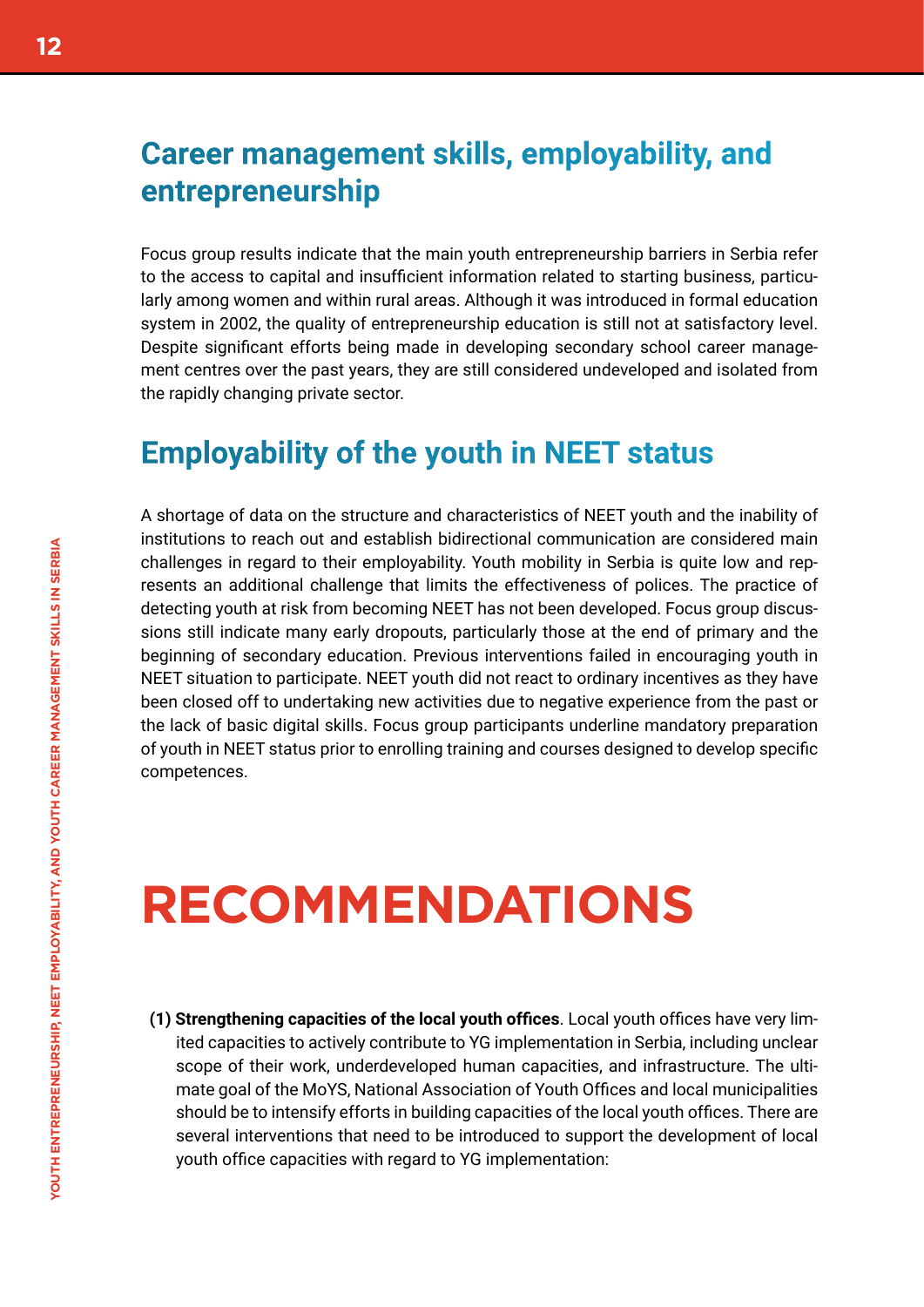- Setting up minimum requirements/working standards that local youth offices need to follow in respect to youth policy and youth in NEET status
- Conducting training for local youth office coordinators
- Development/adjustment of local infrastructure required for gathering youth (establishment of properly equipped local youth centers, clubs and similar premises)
- **(2) Institutional changes at the local level**. The position of local youth offices within the local administration indicates that dealing with youth in NEET status has still not been set as local development priority. The position of local youth offices transforming them to adequately respond to YG challenges could be improved through:
	- **E** Establishment of local youth office coordinator position with permanent contract
	- $\blacksquare$  Increase the number of people employed in local youth offices
- **(3) Public policy management and data collection**. Local stakeholders including local youth offices and councils do not have data on the number of youths in NEET status, they do not monitor activities in progress and do not evaluate impact of the previous policies. Local municipalities would therefore need to reform the existing approach by:
	- Adoption of mandatory practice of monitoring and evaluation of the local action plans for youth in line with requirements of the Law on Planning System
	- Regular collection of data related to youth in NEET status, including inactive youth being outside of the NES registers
	- $\blacksquare$  Adoption of proactive approach with regard to communication with local youth and civil society organizations using both channels of digital communication and direct contacts
- **(4) Establishment of the inter-institutional collaboration**. Current practice of local youth offices, NES and development agencies operating as "isolated islands" needs to be changed. International practice shows that programmes funded by multiple sources requiring partnerships among Government and private sector results with better outcomes. There are several recommendations that need to be adopted with an aim to establish efficient institutional links between local youth policy actors:
	- $\blacksquare$  Stakeholder mapping and analysis
	- Establishment of institutional links and cooperation between local municipality (local youth offices) and NES local branches
	- **E** Establishment of institutional links between local municipality (local youth offices), private sector and civil society organizations
	- **Redesigning the annual Calls for local youth offices and civil society organizations** launched by the MoYS and national Youth associations
- **(5) Strengthening existing policy measures and introducing the new ones**. It is necessary to improve existing measures by making them more flexible in order to match very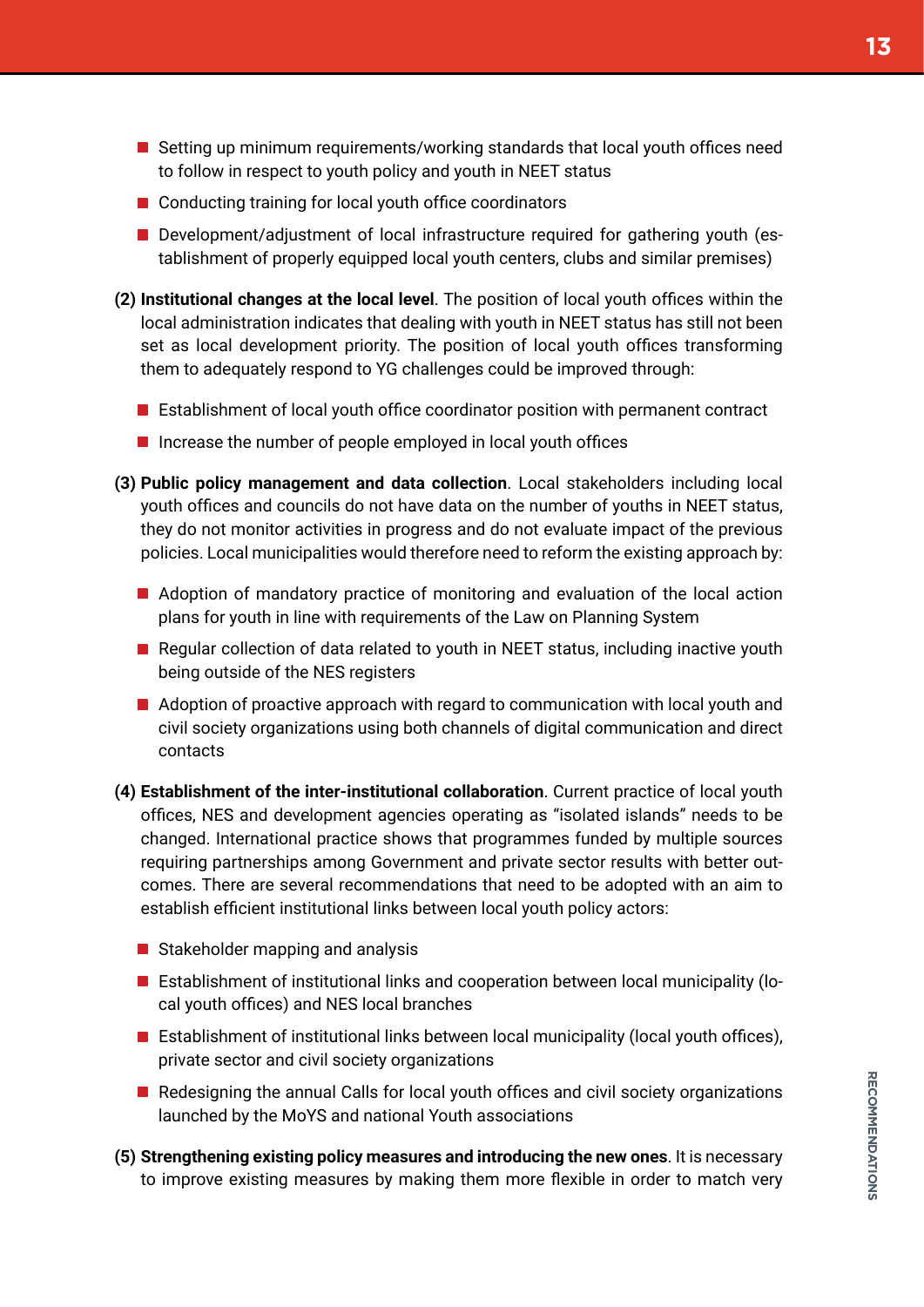specific needs of vulnerable youth. This has to be followed by gradual increase of the NES capacities to provide individualised support as well. Additionally, participation in the career management support should be mandatory for the secondary school students. In order to tackle issues related to scope of the career management support there should be developed a national information system that would include all relevant information related to skills, occupations, informal as well as formal education opportunities. It should be supported greater involvement of the private sector and direct contacts between both students and guidance practitioners with employers. In that context, programmes for strengthening entrepreneurial skills and supporting strengthening of the youth entrepreneurship networks and share of knowledge should be pursued. In overall, employability of the youth requires systemic improvement in at least three aspects:

- Active labor market measures
- Career guidance and counselling
- Strengthening entrepreneurial skills